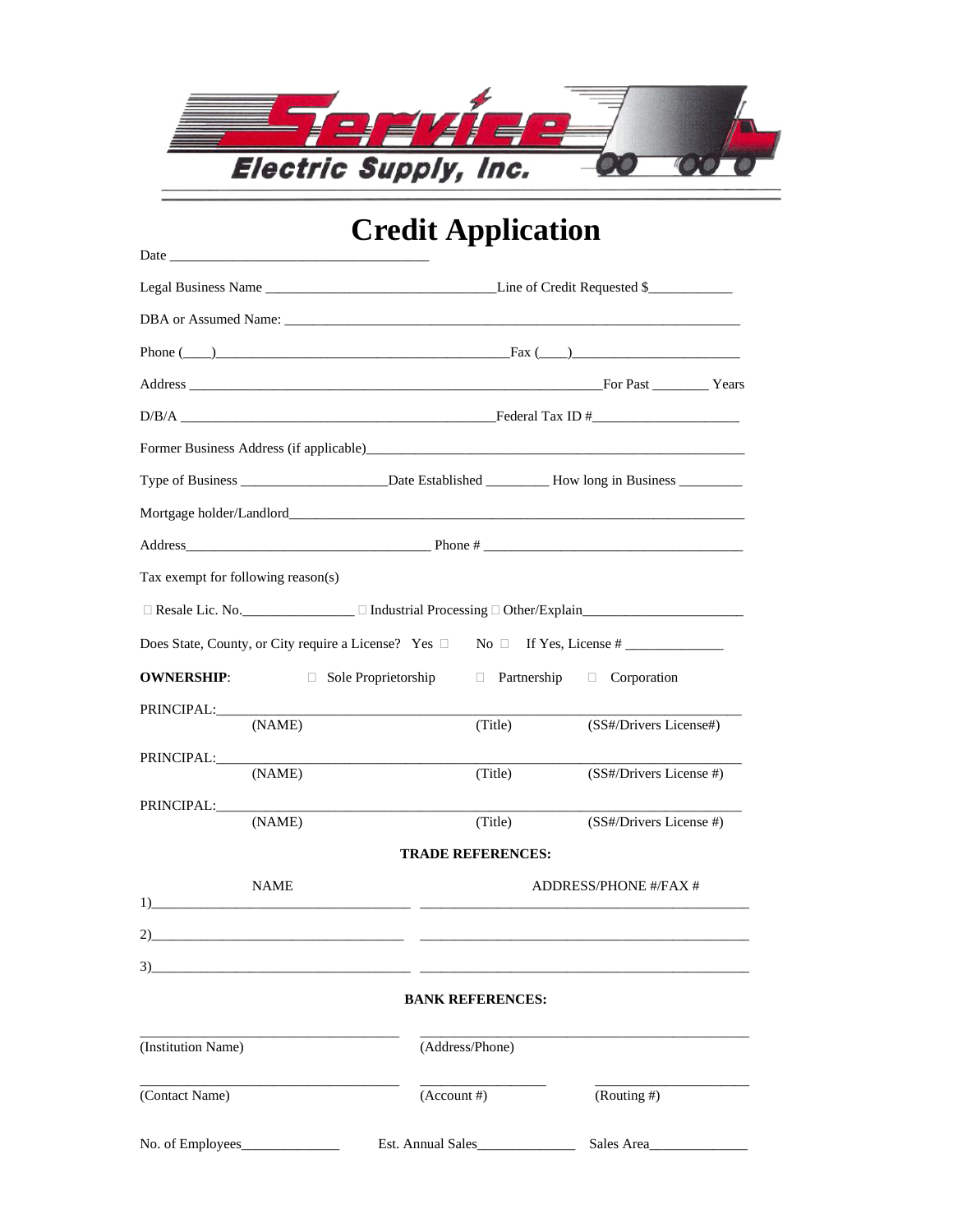## **Credit Application**

| Date:                                                     |            |     |  |
|-----------------------------------------------------------|------------|-----|--|
| Has the firm or any of its principals ever been Bankrupt? | $\Box$ Yes | No. |  |
| If yes, explain                                           |            |     |  |

Any misrepresentation in this application will be considered evidence of fraud, since this information is the basis for the extending of credit. As an inducement to grant credit, the undersigned warrants that the information submitted is true and correct. You are authorized to investigate the credit references and principals listed.

In consideration for the extension of credit, said business promises to pay for all purchases within the terms agreed net 30 and agrees to pay a service charge per month of 1-1/2% per month (18% annual percentage rate on all past due balances. In the event any third parties are employed to collect any outstanding monies owed by said business the undersigned agrees to pay reasonable collection costs, including attorney fees, whether or not litigation has commenced, and all costs of litigation incurred. The undersigned represents that he/she has the authority to execute this credit agreement on behalf of the business identified.

| (Name of Business) |             |  |
|--------------------|-------------|--|
| (Print Name/Title) | (Signature) |  |
| (Print Name/Title) | (Signature) |  |

## **Personal Guarantee**

In consideration for Service Electric Supply Incorporated extending credit to the business identified below for any materials and/or services after this date at the request of applicants or its agents, the undersigned individual hereby personally guarantees unconditionally and irrevocably the prompt payment of any sums now or hereafter owed to Service Electric Supply Incorporated by the business identified below whether said sums are due under open account, contract or otherwise.

It is understood and agreed that credit, if extended, is to be on a continuing basis and may exceed estimated maximum credit limit required as stated in the credit agreement between Service Electric Supply Incorporated and the business. Service Electric Supply Incorporated shall not be obligated to notify the undersigned of the dates or amounts of any such credit and the undersigned waives demand, notice of default and any extension of time or any other forbearance which may be extended by Service Electric Supply Incorporated.

The guaranty shall continue in force until notice in writing, sent by registered or certified mail, return receipt requested is received by Service Electric Supply Incorporated. Said notice shall specify the date on which this guaranty is to be terminated, said date not to be less than seven days after such notice is received. Such termination shall in no way release the undersigned as to any sum or debt incurred prior to such termination.

| Print Name:                                 |                                               |       |  |
|---------------------------------------------|-----------------------------------------------|-------|--|
|                                             | Name of person guaranteeing payment, NO TITLE |       |  |
|                                             |                                               |       |  |
|                                             |                                               |       |  |
|                                             |                                               |       |  |
|                                             |                                               |       |  |
|                                             | <b>CREDIT DEPARTMENT USE ONLY</b>             |       |  |
| Line of Credit: Approved / Denied Amount \$ |                                               | Date: |  |
| Comments:                                   |                                               |       |  |

\_\_\_\_\_\_\_\_\_\_\_\_\_\_\_\_\_\_\_\_\_\_\_\_\_\_\_\_\_\_\_\_\_\_\_\_\_\_\_\_\_\_\_\_\_\_\_\_\_\_\_\_\_\_\_\_\_\_\_\_\_\_\_\_\_\_\_\_\_\_\_\_\_\_\_\_\_\_\_\_